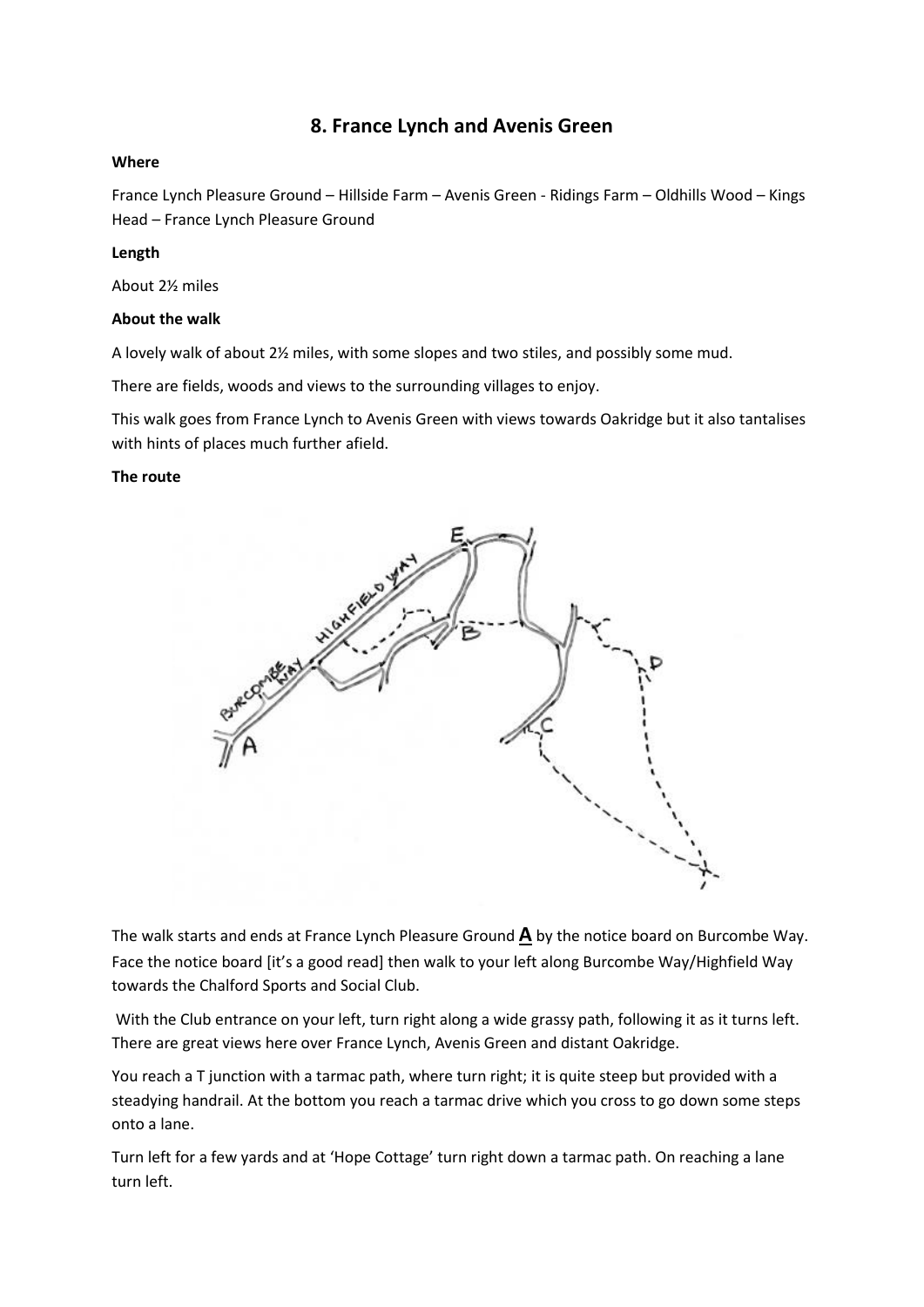You will see a wooden footpath fingerpost on the right **B**; cross the slab stile then go through a gate, bearing left with the path to cross one plank bridge and then another.

The way goes slightly right and uphill and then bears left, going more uphill. You will go through a small copse (ignore the track to the right), and emerge to find a wall on your right. Follow this wall to a gate into a lane.

Go right, ignoring all left turnings until you see a postbox, and a footpath sign **C**. Go left for a few yards on a drive, then turn left again along a waymarked path between a wall and a fence to a stile.

Cross the stile and bear left across the field then through a gate into a second field, continuing past the signpost. You have probably wondered just how far it is to Paris or Sydney. Wonder no longer as the signpost here will tell you the exact mileage – and to many other far flung places besides.

When you reach the wood, go through the kissing gate and turn immediately left. The path follows the edge of the wood.

You come to a squeeze stile at a junction of paths **D**. Go straight ahead to an unusual step stile. Keep going ahead, ignoring a stile on the right.

Reaching a T junction with a wider track, step over a wood and concrete step. Here turn left alongside an interesting building project to reach a lane. Turn right along the lane, possibly recognising a short section from earlier in your walk, then turn left at road sign for FRANCE LYNCH.

You can stay on this road to return to the noticeboard you started from or you can take a diversion via 'The King's Head' pub. To do this, when you reach the pub sign **E**, turn left down Lynch Road and keep going to the pub and beyond. Ignore the left fork at Sturmyes Road. Eventually, Lynch Road becomes Upper Lynch Road, which delivers you to a gate into the allotments. Cross the allotments to return to the Pleasure Ground.

## **Route description by Tessa Wood, Stroud Rambling Club**